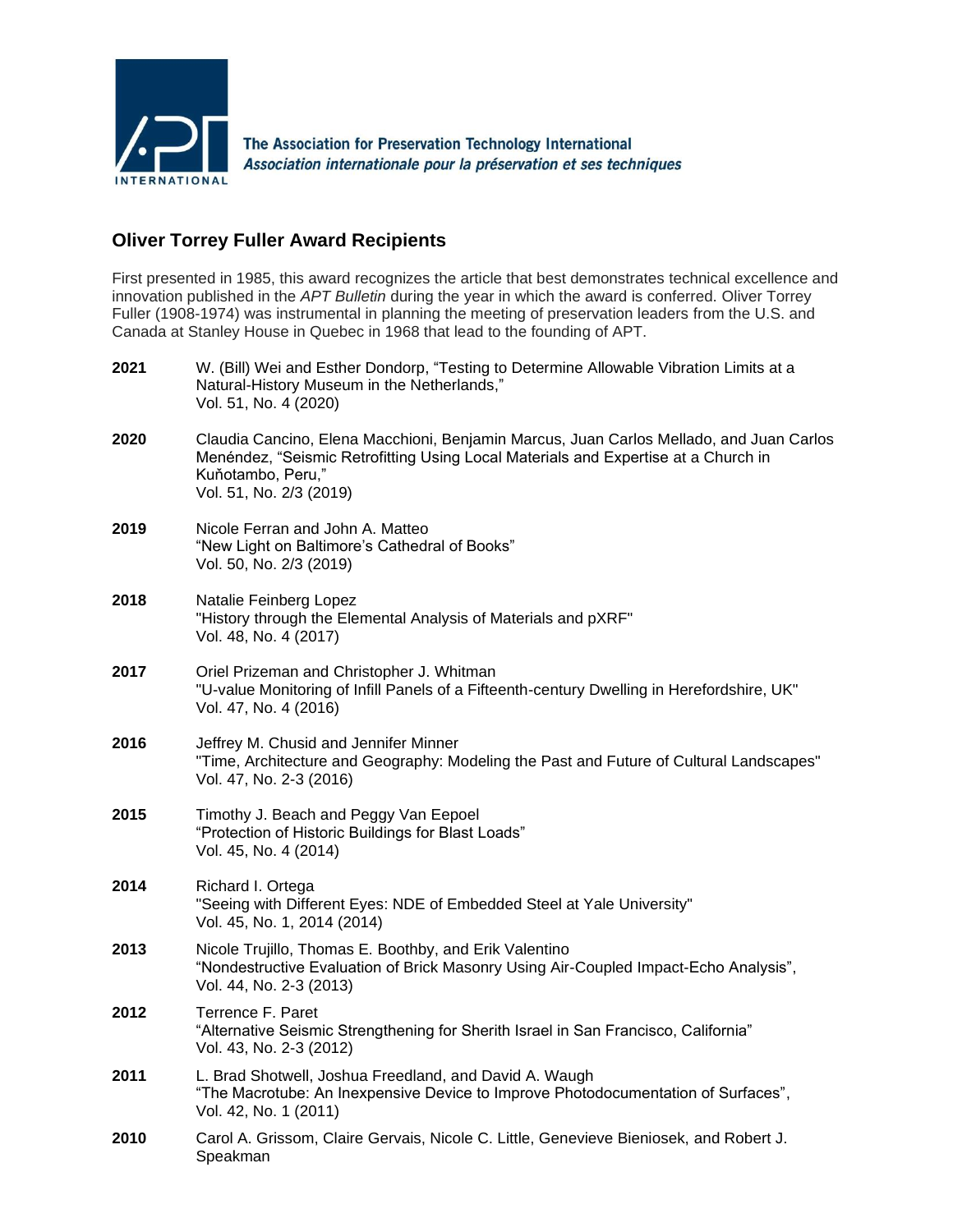

"Red "Staining" on Marble: Biological or Inorganic Origin?", Vol. 41, No. 2/3 (2010)

## **Oliver Torrey Fuller Award Recipients (continued)**

Vol. 35, No.2/3 (2004)

| 2009 | Co-winners:<br>Andrzej Dajnowski, Adam Jenkins, and Andrew Lins<br>"The Use of Lasers for Cleaning Large Architectural Structures", Vol. 40, No. 1 (2009)                                                                                                                                                       |
|------|-----------------------------------------------------------------------------------------------------------------------------------------------------------------------------------------------------------------------------------------------------------------------------------------------------------------|
|      | Dorothy S. Krotzer and John J. Walsh<br>"Analyzing Mortars and Stuccos at the College of Charleston: A Comprehensive Approach",<br>Vol. 40, No. 1 (2009)                                                                                                                                                        |
| 2008 | Tye Botting and Mary Striegel<br>"Effects of Vitrification on Traditional Terrazzo", Vol. 39, No. 4 (2007)                                                                                                                                                                                                      |
| 2007 | Sarah Marie Jackson, Tye Botting, and Mary Striegel<br>"Durability of Traditional and Modified Limewashes", Vol. 38, No. 2-3 (2007)                                                                                                                                                                             |
| 2006 | John Henchman, Frank G. Matero, and Alexander Radin<br>"Performance of Injection Adhesives for the Great Hall Ceiling at Drayton Hall"<br>Vol. 37, No.1 (2006)                                                                                                                                                  |
| 2005 | Joseph F. Vignola, Joseph A. Bucaro, Brian R. Lemon, George W. Adams, Andrew J.<br>Kurdila, Barbara Marchetti, Enrico Esposito, Enrico Tomasini, Harry J. Simpson, and Brian H.<br>Houston<br>"Locating Faults in Wall Paintings at the U.S. Capitol by Shaker-Based Laser Vibrometry",<br>Vol. 36, No.1 (2005) |
|      | <b>Honorable Mention:</b>                                                                                                                                                                                                                                                                                       |
|      | Tracy Kijewski-Correa<br>"GPS: A New Tool for Structural Displacement Measurements", Vol. 36, No.1 (2005)                                                                                                                                                                                                       |
|      | S. Patrick Sparks<br>"Evaluation of Built-Up Timber Trusses in Late Nineteenth and Early Twentieth-Century<br>Buildings", Vol. 36, No.1 (2005)                                                                                                                                                                  |
|      | James A. Mason<br>"Nondestructive Analysis of and Strengthening Design for a Historic Church Tower in<br>Kentucky", Vol. 36, No.1 (2005)                                                                                                                                                                        |
| 2004 | John G. Waite and Nancy A. Rankin<br>"Tweed Courthouse: New Approach to Life-safety Management in a Landmark Public<br>Building", Vol. 35, No. 1 (2004)                                                                                                                                                         |
|      | <b>Honorable Mention:</b>                                                                                                                                                                                                                                                                                       |
|      | Ilene R. Tyler<br>"Replicating the John J. Earley Concrete Mix to Restore the Nashville Parthenon"                                                                                                                                                                                                              |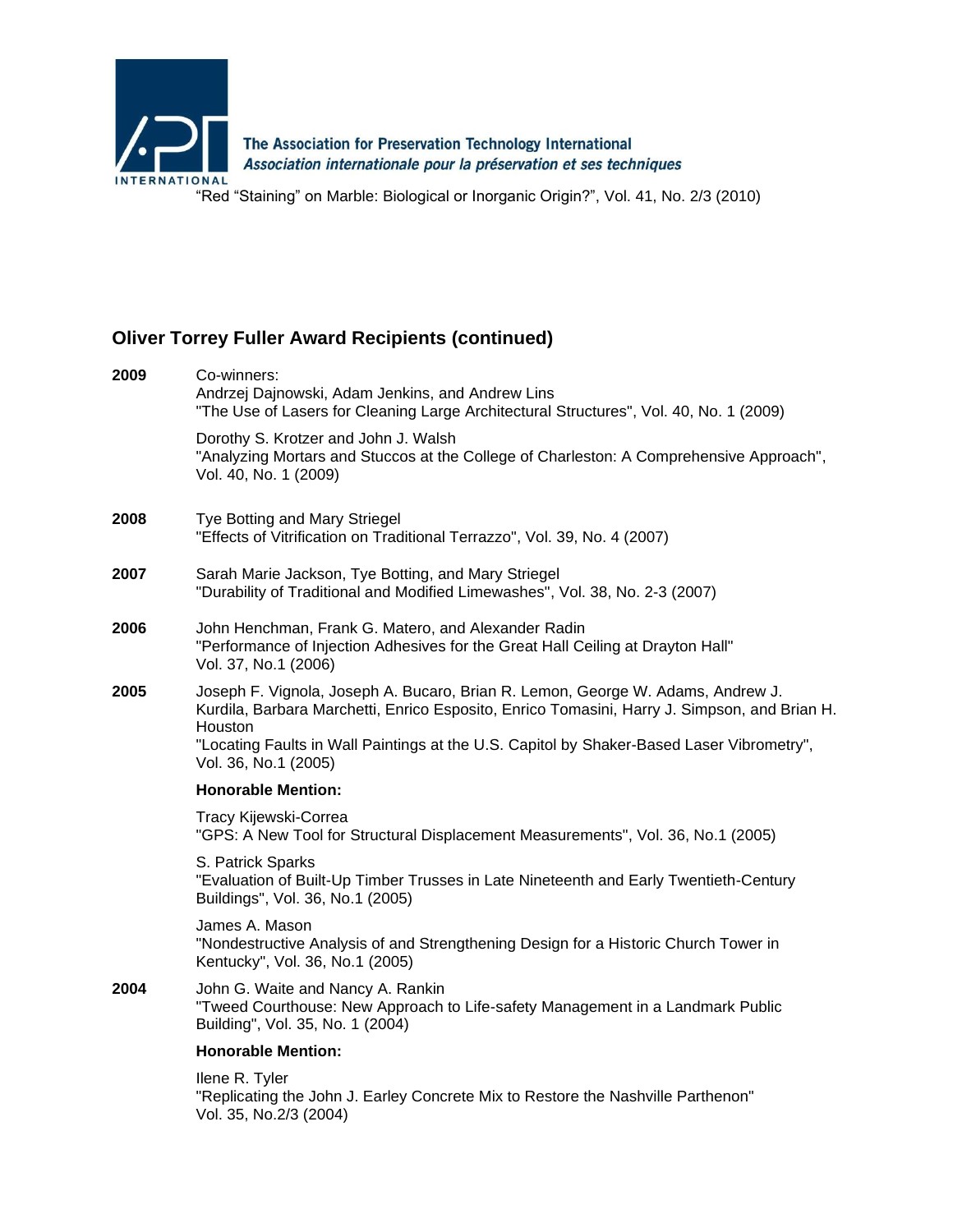

Arne P. Johnson and Seung Kyoung Lee "Soldier Field Stadium: Corrosion Mitigation for Historic Concrete", Vol. 35, No.2/3 (2004)

## **Oliver Torrey Fuller Award Recipients (continued)**

| 2003 | Co-winners:<br>Mark Gilberg, Claudia Reigel, Bob Melia, and Jack Leonard<br>"Detecting Subterranean Termite Activity with Infrared Thermography: A Case Study", Vol.<br>34, No. 2/3 (2003)          |
|------|-----------------------------------------------------------------------------------------------------------------------------------------------------------------------------------------------------|
|      | Elisabetta Rosina and Jonathan Spodek<br>"Using Infrared Thermography to Detect Moisture in Historic Masonry: A Case Study in<br>Indiana", Vol. 34, No. 1 (2003)                                    |
| 2002 | <b>Ronald Staley</b><br>"Scaffolding Historic Structures: Planning and Implementation of Fixed Scaffolding Systems",<br>Vol. 33, No. 2-3 (2002)                                                     |
| 2002 | <b>Honorable Mention:</b>                                                                                                                                                                           |
|      | Carolyn L. Searls and CeCe Louie<br>"The Good, the Bad, and the Ugly: Twenty Years of Terra-Cotta Repairs Reexamined", Vol.<br>32, No. 4 (2001)                                                     |
| 2001 | Shaun Eyring and Lucy Lawliss<br>"Preserving Battlefield Terrain: Technologies for Earthworks Management"<br>Vol. 31, No. 4 (2000)                                                                  |
|      | <b>Honorable Mention:</b>                                                                                                                                                                           |
|      | Susan Buggey<br>"Associative Values: Exploring Nonmaterial Qualities in Cultural Landscapes"<br>Vol. 31, No. 4 (2000)                                                                               |
| 2000 | Edward D. Freytag, Michael K. Carroll, Edgar S. Bordes<br>"Control of Formosan Subterranean Termites in Perseverance Hall in New Orleans,<br>Louisiana", Vol. 31, No. 2/3 (2000)                    |
|      | <b>Honorable Mention:</b>                                                                                                                                                                           |
|      | Doug Robertson<br>"Seismic Considerations for Guastavino Ceiling, Vault, and Dome Construction"<br>Vol. 30, No. 4 (1999)                                                                            |
| 1999 | Pamela Jerome, Giacomo Chiari, and Caterina Borelli<br>"The Architecture of Mud: Construction and Repair Technology in the Hadhramaut Region of<br>Yemen", Vol. 30, No. 2/3 (1999)                  |
| 1998 | Co-winners:<br>Margaret L. Thompson, Gary T. Suter, and Lyne Fontaine<br>"Frost Durability Testing of Stone Masonry Mortars: Restoring the Canadian Parliament<br>Buildings", Vol. 29, No. 2 (1998) |
|      | Gary T. Suter, Margaret L. Thompson, and Lyne Fontaine                                                                                                                                              |